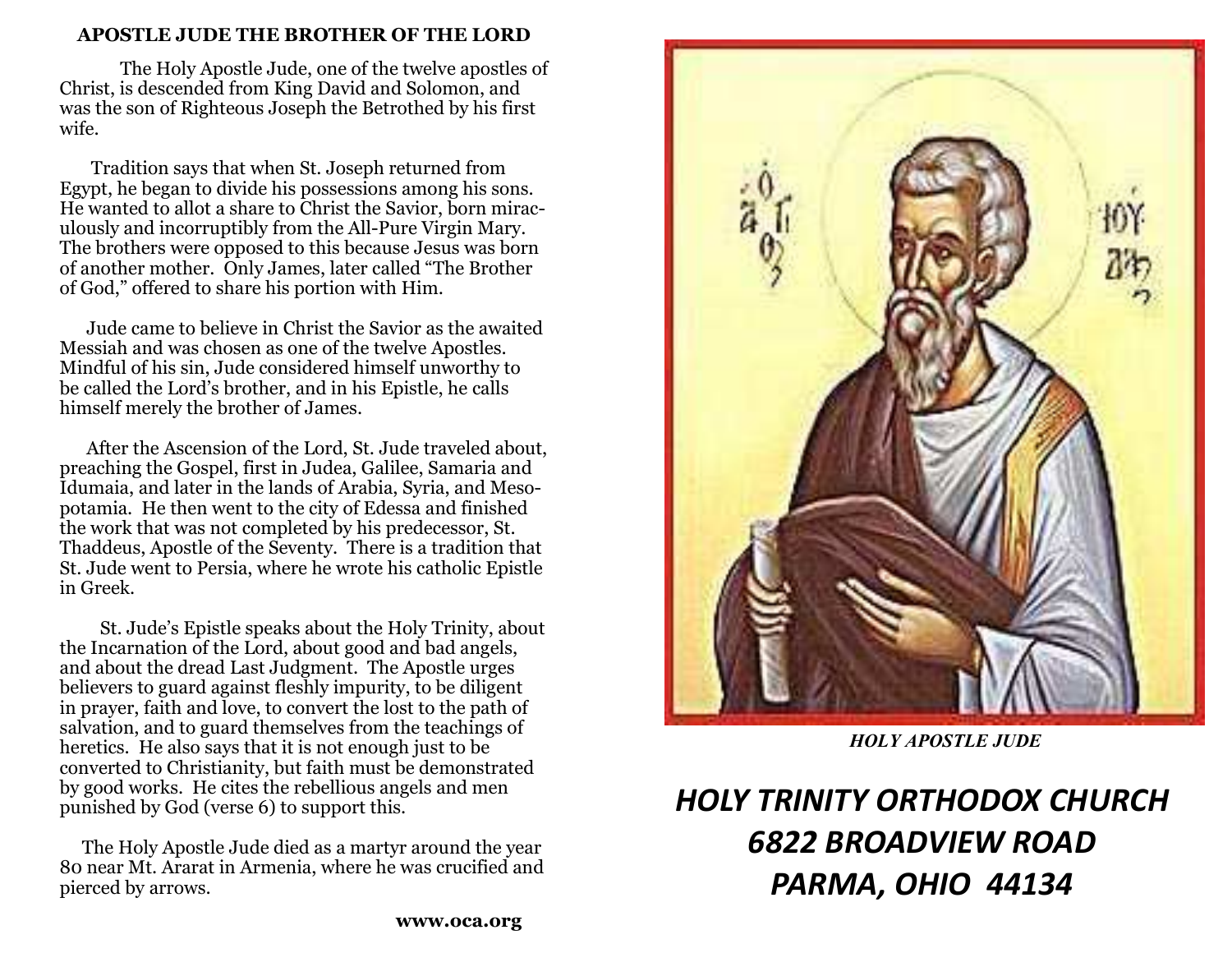# *THE TRINITARIAN*

#### *Published Weekly by the* **HOLY TRINITY ORTHODOX CHRISTIAN CHURCH** 6822 BROADVIEW ROAD, PARMA, OHIO 44134 **CHURCH OFFICE PHONE: 216-524-4859 CHURCH WEBSITE: http://www.holy-trin.org** V. REV. ALEXANDER GARKLAVS, PASTOR

Divine Liturgy at 9:00 A.M. Church School Every Sunday at 10:45 A.M. (During the Months of September thru May)

Vespers - Every Saturday - 5:00 P.M. Choir Rehearsals Every Thursday at 7:30 P.M. Michael N. Pilat, Choir Director

RECTORY: 963 John Glenn Drive, Seven Hills, Ohio 44131 Phone 516-761-8772

BULLETIN 33 - VOLUME LIX TONE 8 JUNE 19, 2022

# *FIRST SUNDAY AFTER PENTECOST All Saints*

*Holy Apostle Jude, the brother of the Lord; Martyr Zosimas, the soldier at Antioch in Pisidia; Ven Paisius the Great; St. John the Solitary of Jerusalem; Ven. Varlaam of Shenkursk; Repose of St. Job, Patriarch of Moscow and All Russia; Ven. Paísaii of Chilandari*

 "Let us praise the Baptist and Forerunner, with all the Apostles, Prophets, and Martyrs; let us hymn the hierarchs and all the martyred clergy, the Christ-like and ascetic men and women, and all the just, together with the legions of angels. With hymns of praise, let us crown them as we should, seeking a share in their glory at the hands of Christ, the Savior."

Exapostilarion, Tone II

 "You are like a God-given shoot from a noble vine, coming to us as a relative and eye-witness of the Lord, O holy apostle, Jude. With the rich and luscious fruit of divine knowledge, you nourish us, enlightening us by your wise and learned preaching of Christ, and to all you dispense the Orthodox faith of the Lord, for you are indeed a mystic of divine grace."

Kontakion, Tone I

TODAY'S EPISTLE: HEBREWS 11:33-12:2 TODAY'S GOSPEL: MATT. 10:32-33,37-38;19:27-30

# **HOLY WORSHIP THIS WEEK:**

Thursday, June 23 6:00 p.m. Vespers<br>Friday, June 24 9:00 a.m. Divine L Friday, June 24 9:00 a.m. Divine Liturgy - **Nativity of St. John the Baptist**<br>Saturday, June 25 5:00 p.m. Great Vespers; Akathist 5:00 p.m. Great Vespers; Akathist

| <b>Daily Scripture Readings</b> |                   |                         |  |
|---------------------------------|-------------------|-------------------------|--|
| Monday, June 20                 | Romans 2:28-3:18  | Matthew 6:31-34; 7:9-11 |  |
| (Apostle Jude)                  | Jude $1:1-10$     | John 14:21-24           |  |
| Tuesday, June 21                | Romans $4:4-12$   | Matthew 7:15-21         |  |
| Wednesday, June 22              | Romans 4:13-25    | Matthew 7:21-23         |  |
| Thursday, June 23               | Romans $5:10-16$  | Matthew 8:23-27         |  |
|                                 | Romans 5:17-6:2   | Matthew 9:14-17         |  |
| Friday, June 24                 | Romans 13:11-14:4 | Luke 1:1-25,57-68,76,80 |  |
| Saturday, June 25               | Romans 3:19-26    | Matthew 7:1-8           |  |

**Monday, June 20, is the beginning of the Apostles' Fast.**

# GOD'S BLESSINGS UPON THE FATHERS, GRANDFATHERS, AND GODFATHERS OF OUR PARISH! HAPPY FATHER'S DAY!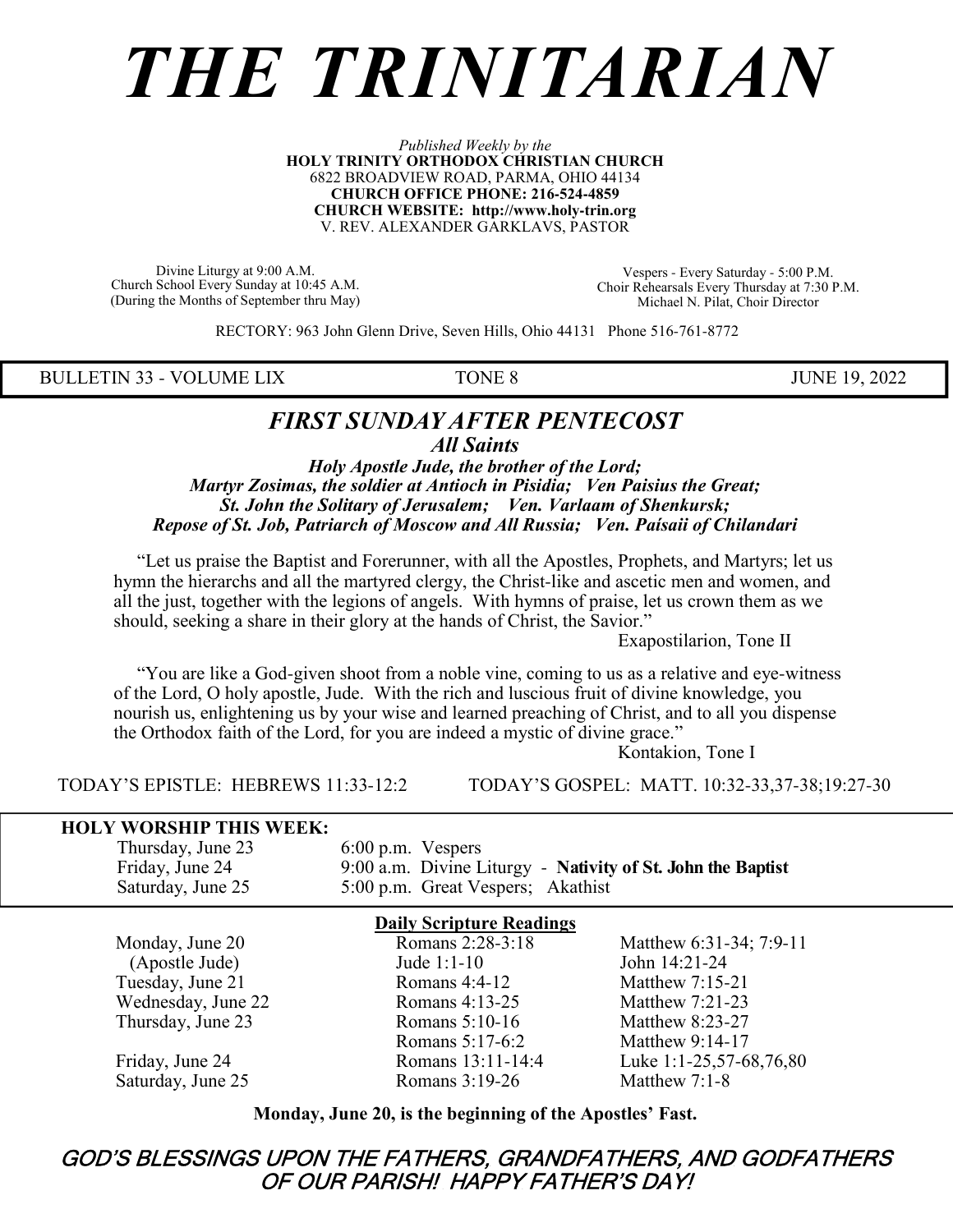# **ORTHODOX CHRISTIAN CHURCH OF THE HOLY TRINITY**

Bulletin 33 - Volume  $LIX$  June 19, 2022

## JUNE:

19, TODAY Noon Luncheon in honor of Fr. Alexander at Woodside 27, Monday 11:30 a.m. St. Herman House 9th Annual Golf Classic

| <b>GOD'S BLESSINGS:</b>                                | <b>ST. HERMAN HOUSE:</b>                                  |
|--------------------------------------------------------|-----------------------------------------------------------|
| To all who worked so hard for our Pentecost            | The St. Herman House 9th Annual Gold Classic is           |
| celebration last Sunday. The food was delicious, the   | Monday, June 27, at Tanglewood Club in Chagrin            |
| decorations were lovely, and it was a blessed time of  | Falls. All proceeds benefit St. Herman House. Tee         |
| fellowship for all!                                    | time is 11:30 a.m., and lunch and dinner are provided.    |
|                                                        | The Individual Golfer donation is \$175; a Foursome is    |
| <b>SEEKING HELP:</b>                                   | \$700. Last year more than \$75,000 was raised! To        |
| The Parish Council has decided to seek someone who     | register or to support with a sponsorship, go to:         |
| can function as a part-time custodian and property     | www.sainthermans.org/golf                                 |
| manager; job description and compensation would be     | St. Herman House is now seeking a new Local               |
| negotiable. If interested, or if you know of someone   | Director. Details are posted in the Fellowship Hall.      |
| who is interested, please speak with Council President | For a complete job description, visit:                    |
| MaryAnn Bobulsky.                                      | https://focusnorthamerica.org/about-us/careers/           |
|                                                        | Apply via email to: finance@focusna.org by June 17.       |
| <b>TRINITARIAN COVERS:</b>                             |                                                           |
| The covers today are offered by Marsha Uziel in        | <b>COFFEE HOUR:</b>                                       |
| blessed memory of her father Bob Manning.              | Many thanks to our fellow parishioners who faithfully     |
|                                                        | host Coffee Hour for us! There is a sign-up sheet in the  |
| <b>FLOWERS:</b>                                        | kitchen, with dates available this summer; directions for |
| The flowers today are offered by the Stoyka Family.    | coffee machine, etc. are provided as well.                |
|                                                        |                                                           |

"Through the Church, God in Christ reveals to us the good news that as Man, He has entered His own creation…. As Man, He has raised us with Himself, giving us the way back into a sane and holy life in Paradise, set free from the serpent's power.

"Jesus very specifically told His disciples in Jerusalem before His Passion that He was going to show them this way; that He Himself is the way and that He is life and truth. He did not remove man's freedom: we may still refuse to hear. We may still choose to drink poison and die. Yet we may also use freedom as He intended: to turn to Him, to cry out to Him to show us how to accept His way of reality. We may allow Him to bring us to repentance; we may allow Him to show us how much we ourselves have caused both our own sickness and sickness in those around us. We may begin to love Him and to speak to Him as to a friend. We may come to see how far we accepted a poisoned relationship with Him, seeing Him and treating Him as less than a person, rather than as the most fully human person in our lives. We may begin to desire to return, to walk in the way of Christ."

From Living in Christ By Mother Raphaela

# **THE GIFTS WE OFFER TO THE LORD WE LOVE**

REGULAR COLLECTION, 6/12/2022 \$4165.00 BUILDING FUND 1354.00 CANDLES 239.00 ROOF REPAIRS 155.00 COFFEE HOUR, 6/5/22 76.00